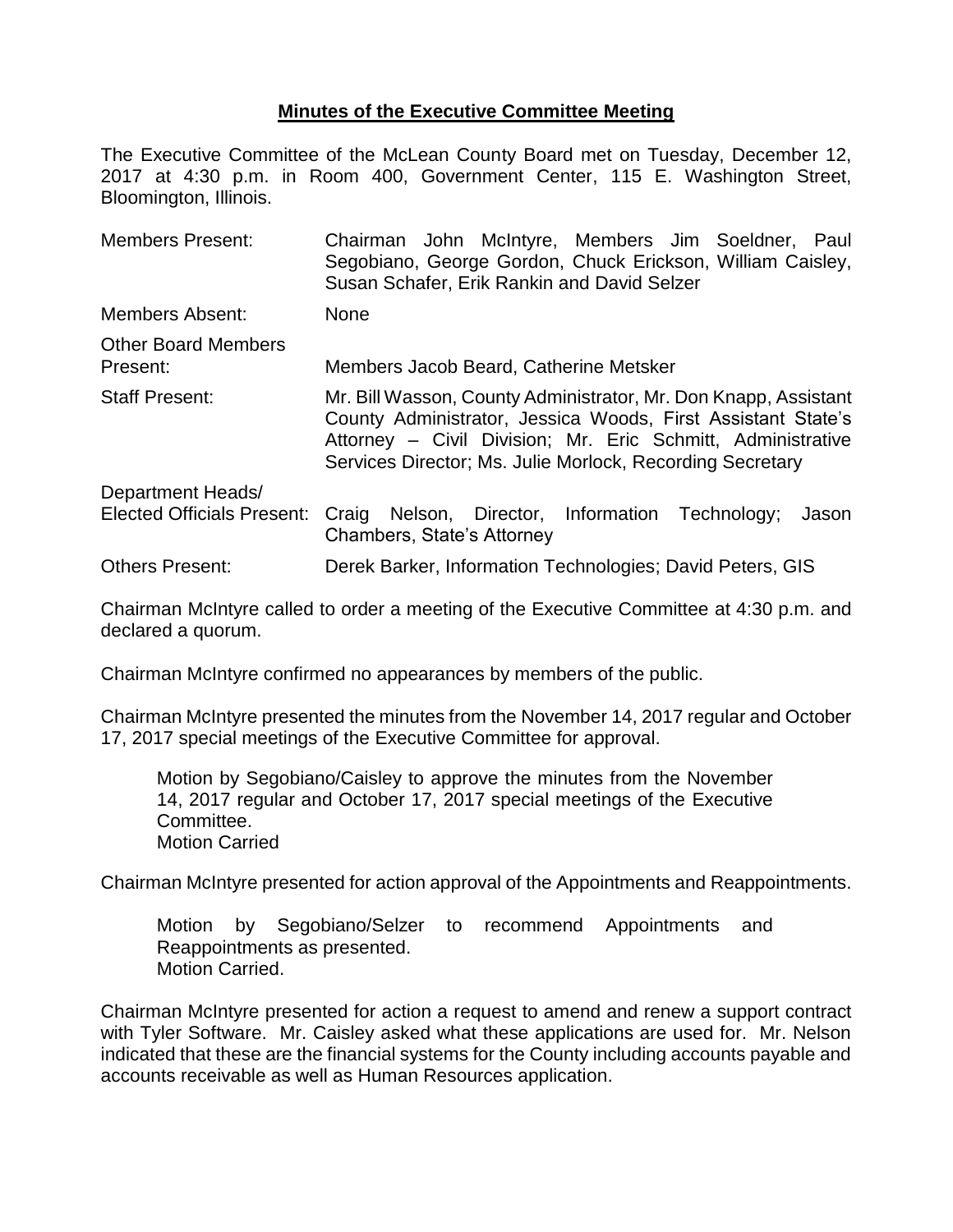Executive Committee Minutes December 12, 2017 Page **2** of **7**

> Motion by Schafer/Selzer to recommend approval of the renewal of an amended support contract with Tyler Software. Motion Carried.

Mr. McIntyre presented on behalf of the Information Technologies Department a request to enter into a cyber security information sharing program with the Illinois Statewide Terrorism and Intelligence Center and allow the CIO to submit the application with the STIC and sign the associated Non-Disclosure Agreement.

Motion by Segobiano/Schafer to recommend entering into a cyber security information sharing program with the Illinois Statewide Terrorism and Intelligence Center and allow the CIO to submit the application with the STIC and sign the associated Non-Disclosure Agreement. Motion Carried.

Mr. McIntyre presented a request to approve a contract with Kucera International Incorporated for aerial mapping, photograph and photogrammetry services. Mr. Caisley asked them to explain what photogrammetry is and how it is used. Mr. David Peters, GIS Coordinator stated that photos are taken and used by several departments including Highway, Building & Zoning and the Assessor to look at land in the County. Mr. Caisley asked about the 3-inch and 6-inch designations. Mr. Peters stated that this refers to resolution and can get better clarity in towns so they can pick up things such a manholes and striping.

Motion by Caisley/Soeldner to recommend approval of a contract with Kucera International Incorporated for aerial mapping, photograph and photogrammetry services. Motion Carried.

Mr. McIntyre presented a request to approve an Emergency Appropriation Ordinance Amending the McLean County Fiscal Year 2017 Combined Annual Appropriation and Budget Ordinance Tort Judgement Fund 0135, Tort Judgement 0077, General Fund 0001, Information Services 0043.

Motion by Selzer/Rankin to recommend approval of an Emergency Appropriation Ordinance Amending the McLean County Fiscal Year 2017 Combined Annual Appropriation and Budget Ordinance Tort Judgement Fund 0135, Tort Judgement 0077, General Fund 0001, Information Services 0043. Motion Carried.

Mr. George Gordon, Chairman for the Justice Committee presented for action a request to approve Intergovernmental Agreements with the City of Bloomington, Illinois State University and Town of Normal to provide booking services.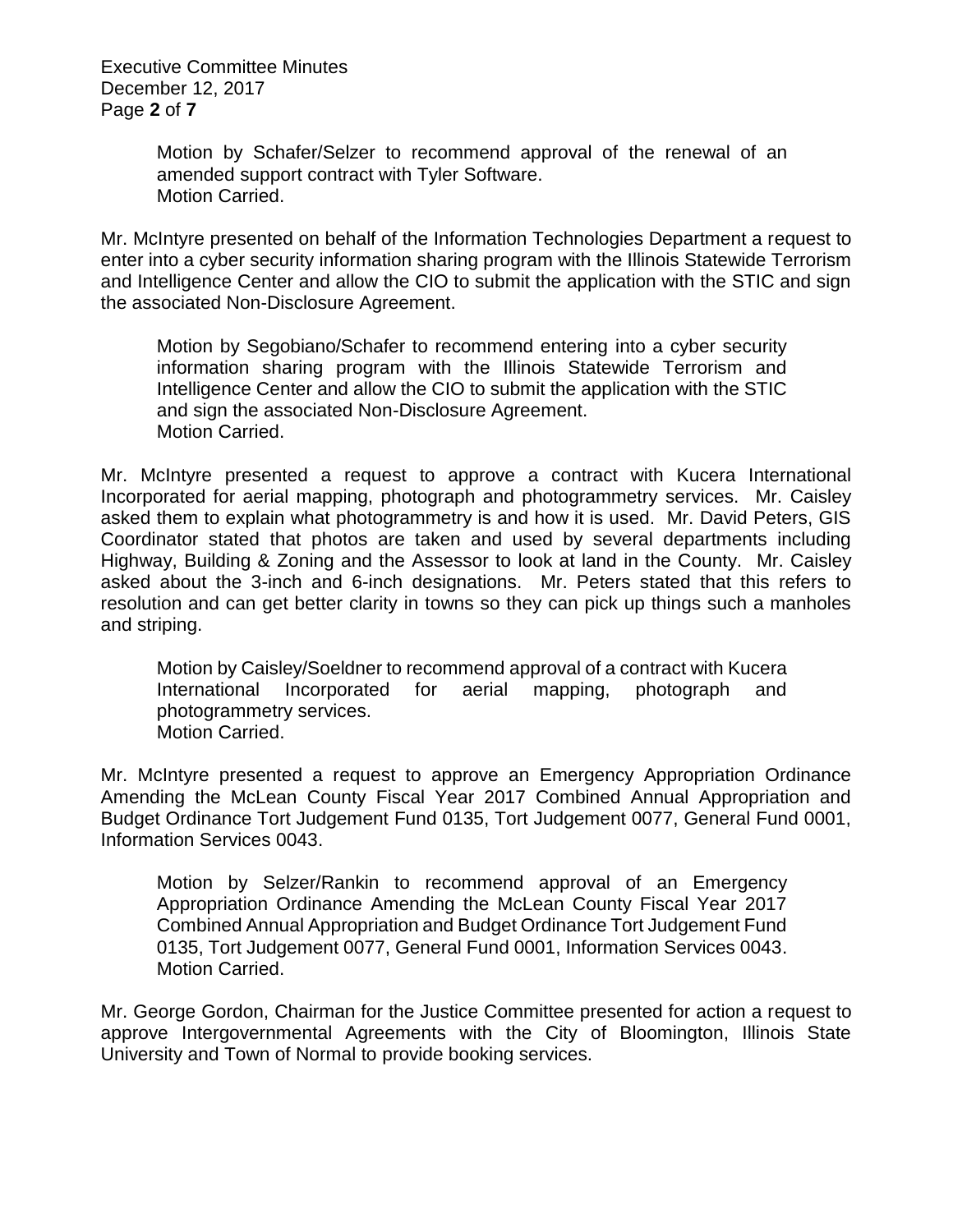Executive Committee Minutes December 12, 2017 Page **3** of **7**

> Motion by Gordon/Selzer to recommend approval of Intergovernmental Agreements with the City of Bloomington, Illinois State University and Town of Normal to provide booking services. Motion Carried. Member Rankin Abstained

Mr. Gordon presented for action a request to approve an Agreement for GED Instruction, Calendar Year 2018 with Heartland Community College and the McLean County Sheriff's Office.

Motion by Gordon/Caisley to recommend approval of an Agreement for GED Instruction, Calendar Year 2018 with Heartland Community College and the McLean County Sheriff's Office. Motion Carried.

Mr. Gordon presented for action a request to approve an Amendment to the Children's Waiting Room Agreement between the Eleventh Judicial Circuit Court, McLean County and the Children's Home & Aid.

Motion by Gordon/Segobiano to recommend approval of an Amendment to the Children's Waiting Room Agreement between the Eleventh Judicial Circuit Court, McLean County and the Children's Home & Aid. Motion Carried.

Mr. Gordon presented for action a request to approve an Amendment to the Neutral Site Custody Exchange and Supervised Visitation Center Agreement.

Motion by Gordon/Schafer to recommend approval of an Amendment to the Neutral Site Custody Exchange and Supervised Visitation Center Agreement. Motion Carried.

Mr. Gordon indicated that the Justice Committee had nothing further for the Committee but would have additional items for the Board. Chairman McIntyre asked if there were any questions for the Justice Committee; hearing none, he thanked Mr. Gordon.

Mr. Dave Selzer, Chairman of the Finance Committee presented for action a request to approve an Emergency Appropriation Ordinance Amending the McLean County Fiscal Year 2017 Combined Annual Appropriation and Budget Ordinance for Tort Judgement Fund 0135, Tort Judgement 0077, Risk Management/Insurance 0077.

Motion by Selzer/Gordon to recommend approval of an Emergency Appropriation Ordinance Amending the McLean County Fiscal Year 2017 Combined Annual Appropriation and Budget Ordinance for Tort Judgement Fund 0135, Tort Judgement 0077, Risk Management/Insurance 0077. Motion Carried.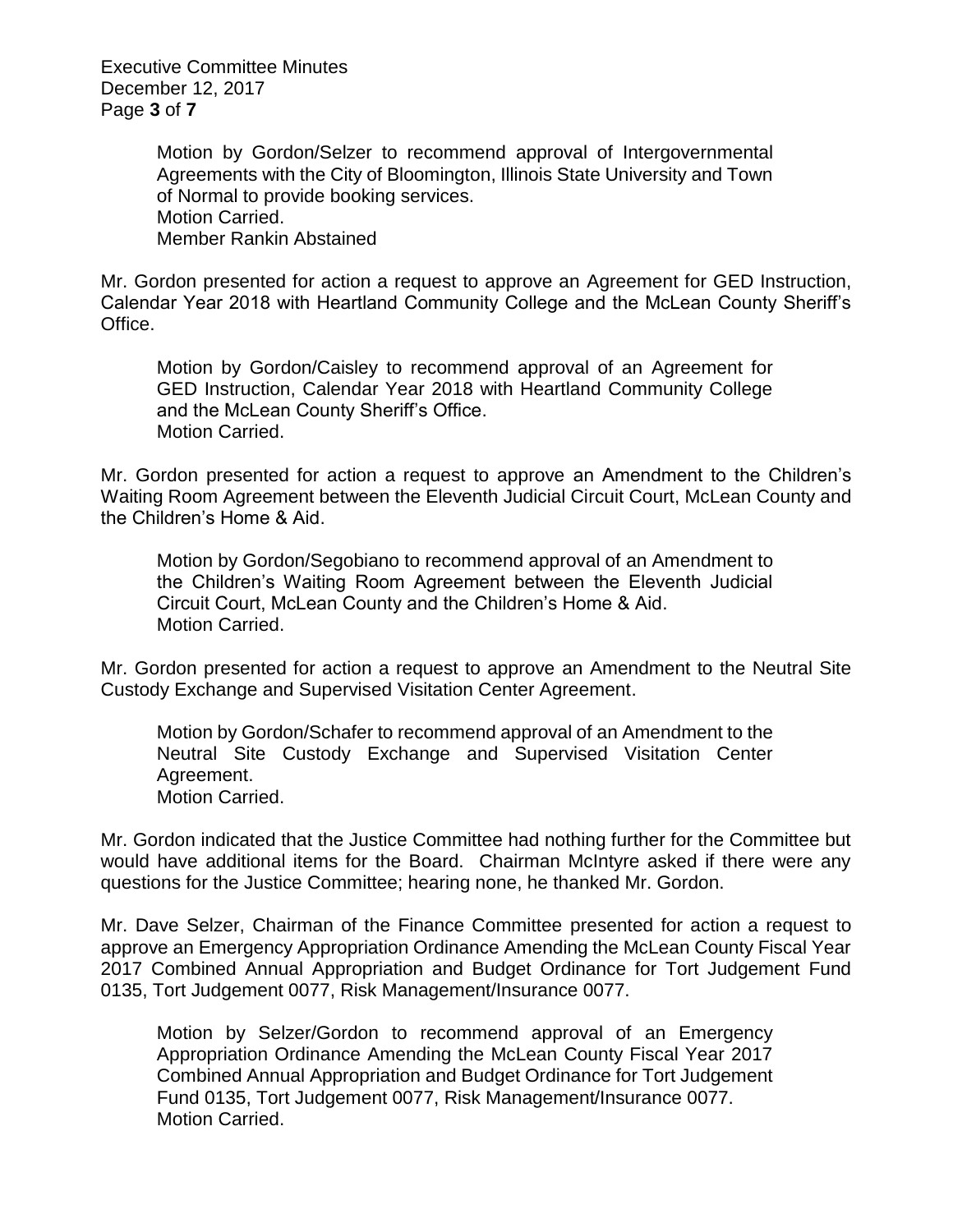Executive Committee Minutes December 12, 2017 Page **4** of **7**

Mr. Selzer indicated they had no additional items for the Committee today and no additional items for the Board next week. Chairman McIntyre asked if the Committee had any questions for Mr. Selzer or the Finance Committee; hearing none, he thanked Mr. Selzer.

Ms. Schafer indicated they had no items for the Committee today and no items for the Board next week. Chairman McIntyre asked if there were any questions for Chairman Schafer or the Health Committee; hearing none, he moved on to the Land Use and Development Committee.

Mr. Chuck Erickson, Chairman of the Land Use and Development Committee indicated they had no items for the Committee today but would have several items for the Board next week. Chairman McIntyre asked the Committee if they had any questions for Mr. Erickson; hearing none, he thanked Mr. Erickson.

Mr. William Caisley, Chairman of the Transportation Committee indicated that had nothing for the Committee to consider today but would have items to be presented to the Board next week. Chairman McIntyre asked if the Committee had any questions for Mr. Caisley, hearing none, he thanked him.

Mr. Paul Segobiano, Chairman of the Property Committee presented for action a request to approve an Amendment to Amended and Restated Lease between the County of McLean and the Public Building Commission.

Motion by Segobiano/Rankin to recommend approval of an Amendment to Amended and Restated Lease between the County of McLean and the Public Building Commission. Motion Carried.

Mr. Segobiano presented for action a request to approve an Amendment to Contract for Operation and Maintenance between the County of McLean and the Public Building Commission.

Motion by Segobiano/Caisley to recommend approval of approval of Amendment to Contract for Operation and Maintenance between the County of McLean and the Public Building Commission. Motion Carried.

Mr. Segobiano indicated they had nothing further for the Committee today but would have an item for the Board next week. Chairman McIntyre asked if there were any questions for Mr. Segobiano and the Property Committee; hearing none, he thanked Mr. Segobiano.

Mr. Wasson presented for action a request to approve an Ordinance by the McLean County Board Amending Chapter 108 Personnel Policies and Procedures; Article VII On-The-Job Employee Behavior, Section 79 Confidentiality in the McLean County Code. Mr. Wasson stated changes put us in compliance with new State statute requirements as of January 1,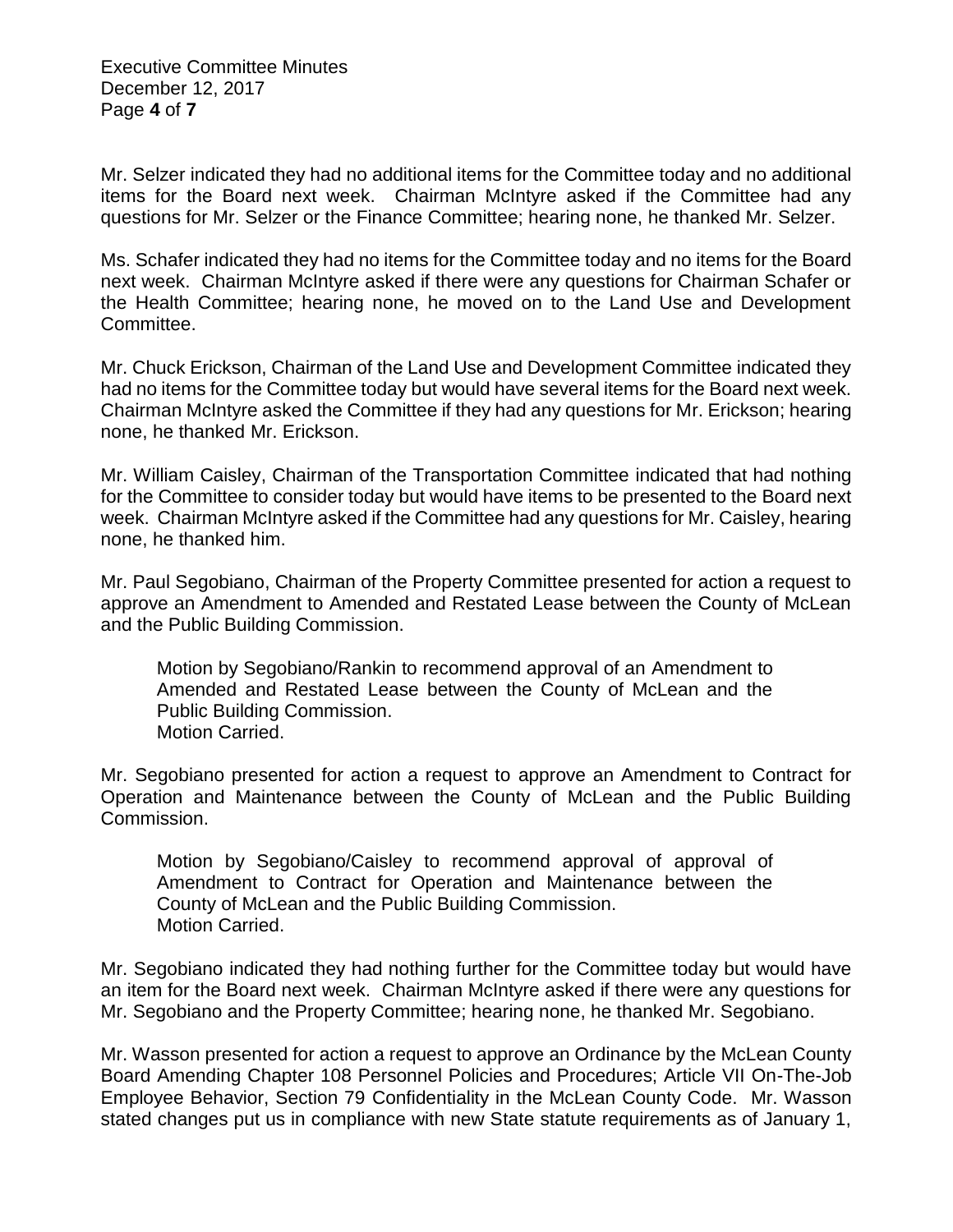Executive Committee Minutes December 12, 2017 Page **5** of **7**

2018. Mr. Selzer asked about submitting statements of purpose and how many requests they felt we would get. Mr. Wasson stated he felt requests would be on a rare but training was being put into progress to address.

Motion by Gordon/Segobiano to recommend approval of an Ordinance by the McLean County Board Amending Chapter 108 Personnel Policies and Procedures; Article VII On-The-Job Employee Behavior, Section 79 Confidentiality in the McLean County Code. Motion Carried.

Mr. Wasson presented for action a request to approve an Ordinance by the McLean County Board Amending Chapter 108 Personnel Policies and Procedures; Article VIII on-the-job Employee Behavior, Section 72 Complaint Procedure in the McLean County Code. Mr. Wasson stated also will put us in compliance with State Statutes. Mr. Gordon asked them to clarify that added language is mandated by the State of Illinois. Ms. Woods confirmed that our policy had most of this language but we did add some language per statute.

Motion by Segobiano/Rankin to recommend approval of an Ordinance by the McLean County Board Amending Chapter 108 Personnel Policies and Procedures; Article VIII on-the-job Employee Behavior, Section 72 Complaint Procedure in the McLean County Code. Motion Carried.

Mr. Wasson presented for action a request to approve an Emergency Appropriation Ordinance Amending the Mclean County Fiscal Year 2017 Combined Annual Appropriation and Budget Ordinance General Fund 0001, County Board 0001.

Motion by Segobiano/Selzer to recommend approval of an Emergency Appropriation Ordinance Amending the Mclean County Fiscal Year 2017 Combined Annual Appropriation and Budget Ordinance General Fund 0001, County Board 0001. Motion Carried.

Mr. Wasson stated that the next item on the Agenda was a Memorandum of Understanding for Economic Development Consulting Services between the County of McLean and the Bloomington-Normal Economic Development Council. He stated that Staff had received several suggested modifications after the packet was posted and would recommend tabling until next month's meeting so that they could address items presented to them. Mr. Rankin supported tabling and asked if the Economic Development Council would be present next month. Mr. Wasson stated that they were at their own Board meeting this afternoon but will be present next month. Mr. Selzer asked if they could discuss proposed changes at current meeting. Mr. McIntyre suggested that anyone who had concerns or recommended changes bring them to Staff and they would bring updated version to Committee next month. Mr. Soeldner stated that we would be discussing any suggested changes next month. Mr. Selzer stated that he felt that any changes could be discussed in this meeting. Ms. Schafer suggested that if proposed changes could be given to Administration early enough so they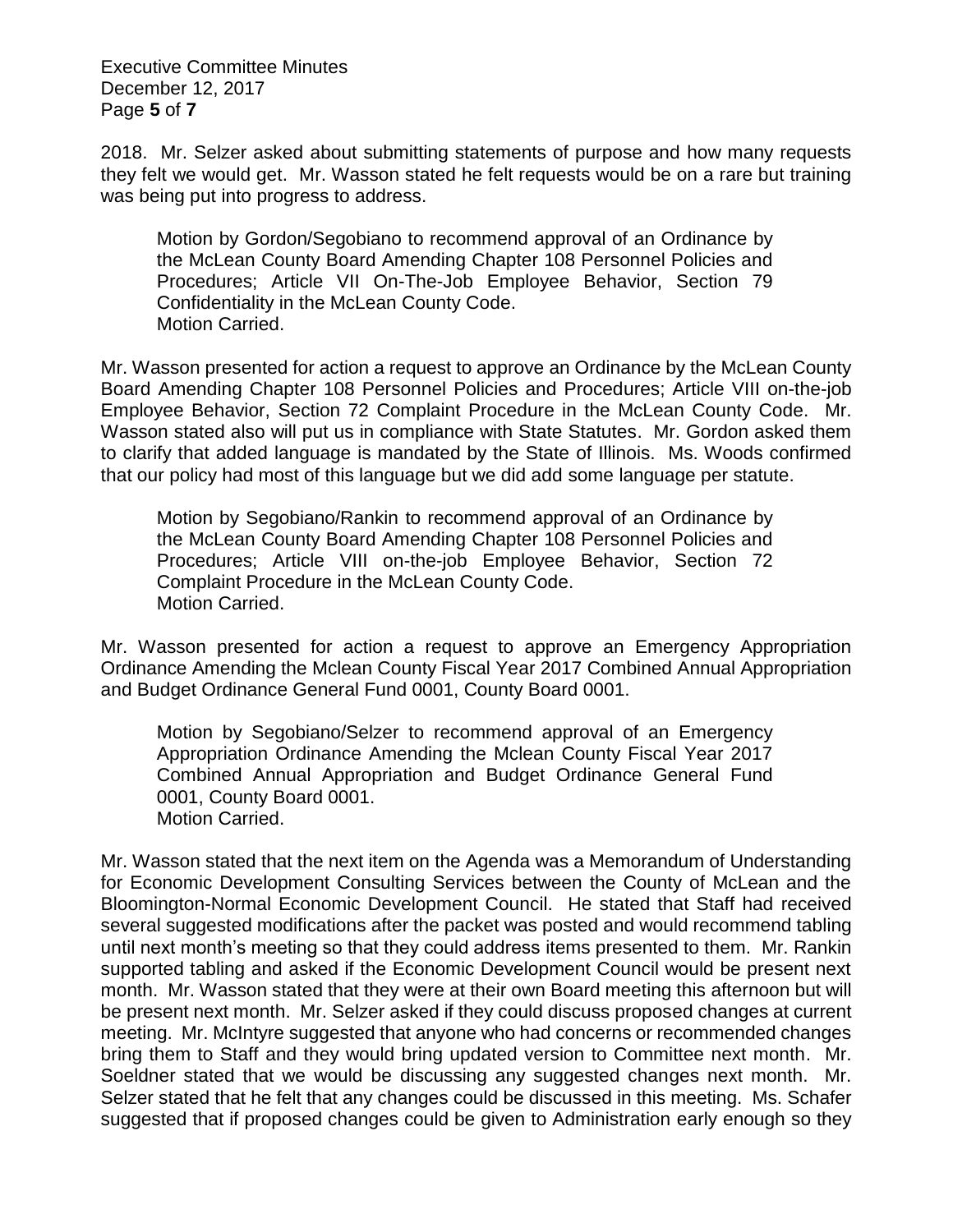Executive Committee Minutes December 12, 2017 Page **6** of **7**

could turn the document and get it to the Committee before the meeting and then have discussion next month. Mr. Wasson stated that if Committee could get comments to Staff by next Tuesday they would have time to draft new version to share with Executive Committee. Mr. Caisley asked about the loan administration that the Economic Development Council had done in the past. Mr. McIntyre recommended that he submit suggestion to Staff. Mr. Segobiano stated that he had concerns with the Agreement and had mentioned them to staff and Mr. Erickson over the last weeks. He stated that his main concern is that County had to tell employees we have no money for raises, so feels that the Economic Development Council should account for the money that we give them.

Motion by Erickson/Segobiano to table review and approval of Memorandum of Understanding for Economic Development Consulting Services between the County of McLean and the Bloomington-Normal Economic Development Council until the January 8, 2018 Executive Committee meeting. Motion Carried.

Member Selzer voted against.

Mr. Wasson presented an update on the Employee Activities for last month. Mr. Wasson mentioned the recent announcement of a financial partnership between Rivian Automotive and Sumitomo Corporation. Mr. Wasson also mentioned that Brandt Industries received 850 applications in the first week they posted for jobs. Chairman McIntyre asked if there were any questions for Mr. Wasson; hearing none, he thanked him.

Chairman McIntyre asked if there were any other items to come before the Committee. Member Soeldner indicated he put information in Member's mailboxes regarding the annual meeting of the Illinois Association of County Board Members and if anyone had any questions they could contact him.

Chairman McIntyre asked if there was anything further to come before the Committee; hearing none, he moved to payment of the Bills. Chairman McIntyre presented for approval bills as forwarded by the Auditor in the amount of \$164,588.07.